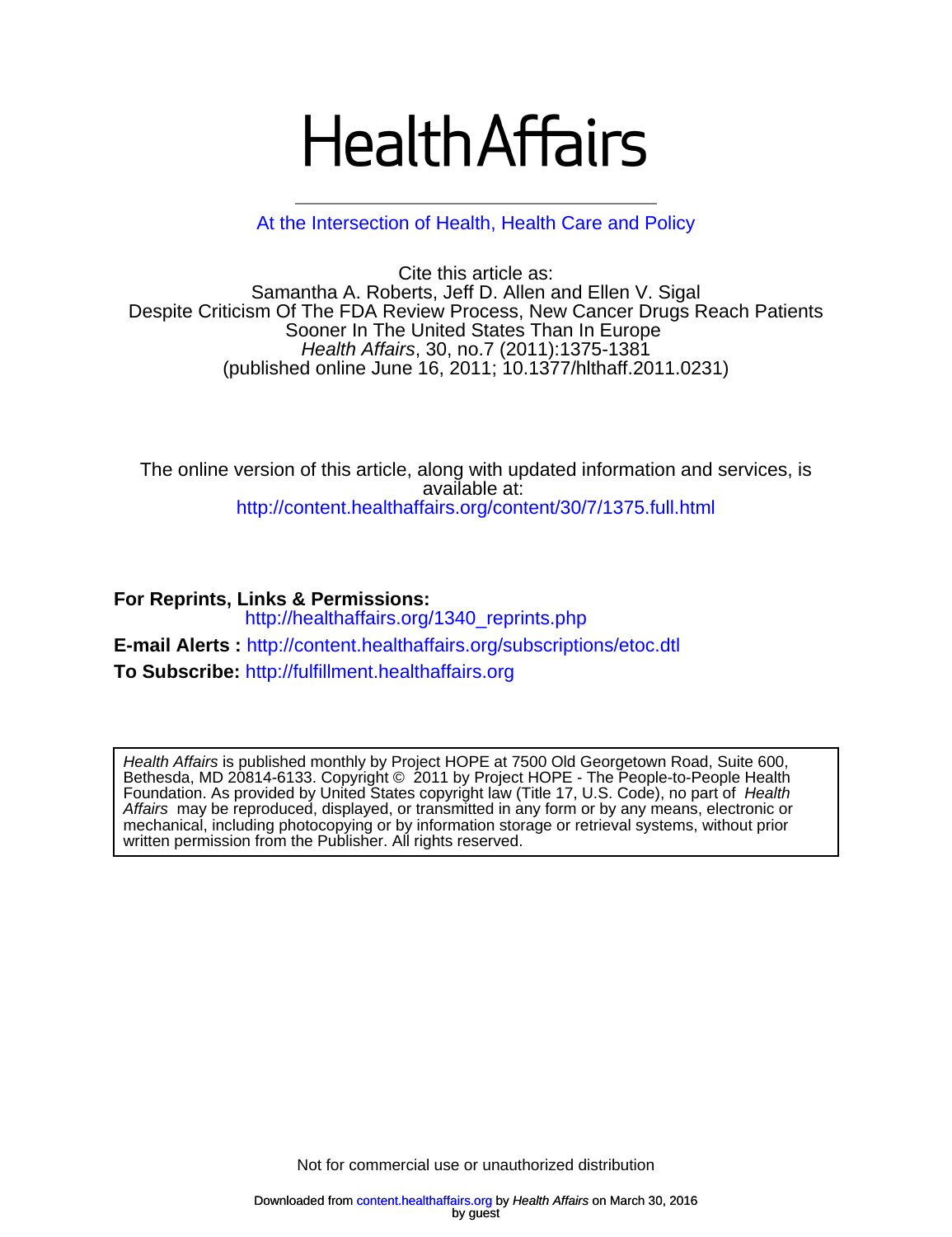By Samantha A. Roberts, Jeff D. Allen, and Ellen V. Sigal

## Despite Criticism Of The FDA Review Process, New Cancer Drugs Reach Patients Sooner In The United States Than In Europe

ABSTRACT The US Food and Drug Administration is often criticized as inefficient compared to its European counterpart, the European Medicines Agency. This criticism is especially common in the field of oncology, where severely ill patients have few therapeutic options. We conducted a direct drug-to-drug comparison of the two regulatory agencies' approvals of new oncology drugs. We found that contrary to public assertions, the median time for approval for new cancer medicines in the United States was just six months—and that these new anticancer medicines are typically available in the United States before they are in Europe. Our findings reinforce the need for strong financial and public support of the Food and Drug Administration, so that such medicines can continue to be made available speedily to patients in need.

In recent years the scientific understanding of the basic biology of cancer has undergone a major transformation.<br>With the advent of bioinformatics, it is now possible to elucidate the molecular pathways involved in cancer n recent years the scientific understanding of the basic biology of cancer has undergone a major transformation. With the advent of bioinformatics, it is now possible to elucidate the molecular design drugs to specifically target these pathways. Examples of such breakthrough drugs include Herceptin (trastuzumab), which blocks the effects of a protein that transmits growth signals to breast cancer cells, $<sup>1</sup>$  and Gleevec (im-</sup> atinib mesylate), which inhibits an enzyme that is active in chronic myelogenous leukemia.<sup>2</sup> This new era of scientific discovery has the potential to lead to new anticancer medicines with greater efficacy and reduced toxicity, allowing patients to live longer and healthier lives.

Despite these breakthroughs, some critics argue that given the advances in basic science, we should be able to develop new oncology drugs more quickly than we do.<sup>3</sup> One reason cited for the slower-than-desired pace is a regulatory environment that is not sufficiently equipped with the resources and scientific foundation needed to evaluate new approaches to cancer treatment.<sup>4</sup> Some critics specifically have characterized the

Food and Drug Administration (FDA) as slow and inefficient at reviewing drugs in comparison to its European counterpart, the European Medicines Agency (EMA).<sup>5,6</sup> Furthermore, some have claimed that the FDA has become so risk-averse, it is increasingly difficult to obtain approval for effective drugs in the United States.<sup>7</sup>

To examine these claims as they pertain to new anticancer medicines, we analyzed new oncology drug approvals by the FDA and the EMA. We describe our methods and results below.

#### Study Data And Methods

We compared review times at the FDA and the EMA for new oncology drugs in the period 2003– 10. Our data came from the publicly available drug databases on the FDA and EMA websites; they represent only initial approvals, not supplemental applications. In addition, we investigated only active treatment drugs, not drugs for supportive care, such as pain relievers or antinausea medications.

For each new drug in the United States, we collected the date of the first New Drug Application or Biologics License Application submission DOI: 10.1377/hlthaff.2011.0231 HEALTH AFFAIRS 30, NO. 7 (2011): 1375*–*<sup>1381</sup> ©2011 Project HOPE— The People-to-People Health Foundation, Inc.

#### Samantha A. Roberts (sroberts@focr.org) is a

science policy analyst at Friends of Cancer Research, in Washington, D.C.

Jeff D. Allen is executive director of Friends of Cancer Research.

Ellen V. Sigal is chairperson and founder of Friends of Cancer Research.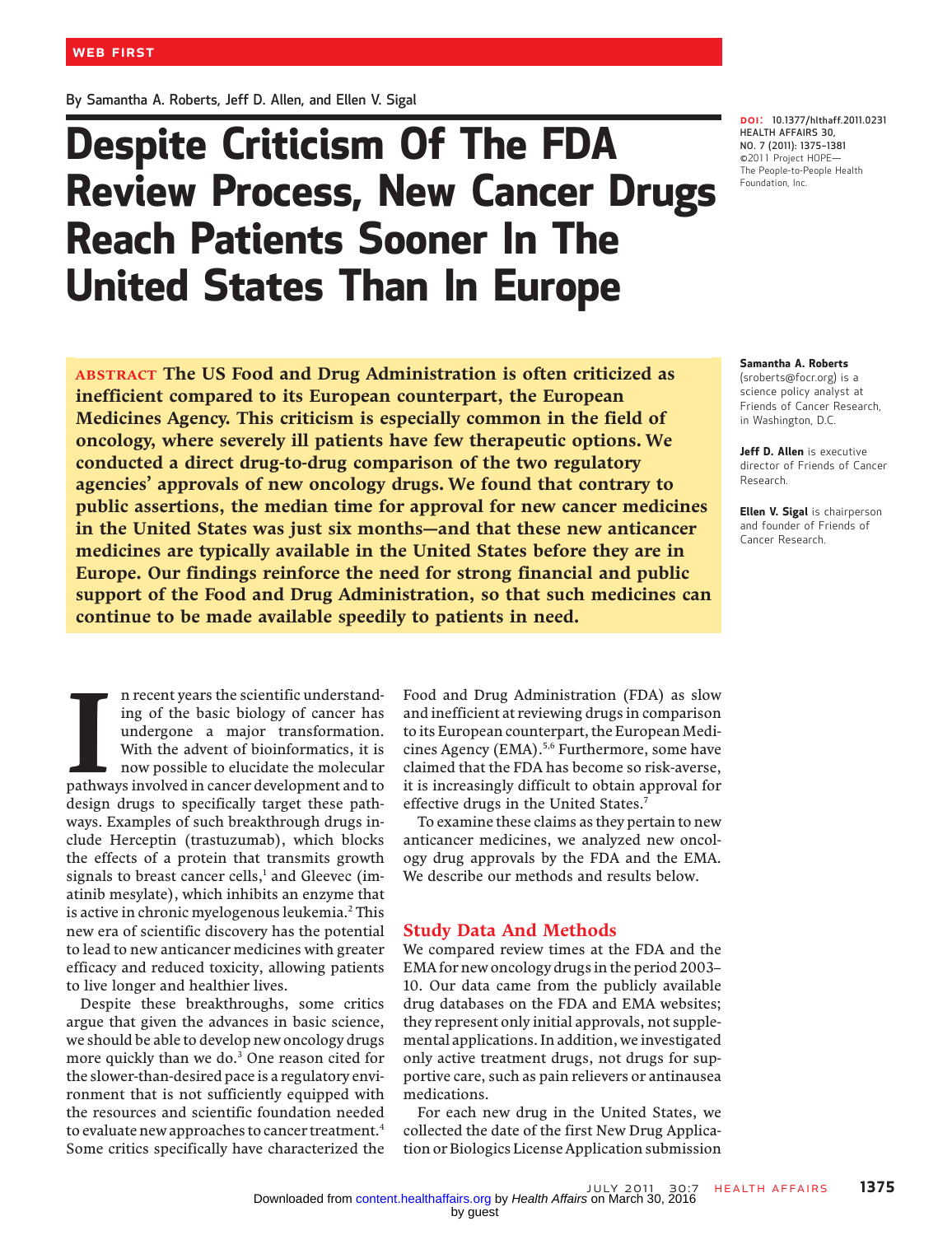to the FDA and the date of final approval. Once the FDA approves a drug, it can be marketed in the United States.

In the European Union, two steps are required before a drug can be marketed. First, the EMA Committee for Medicinal Products for Human Use must issue a positive opinion on the marketing authorization. Next, the European Commission must adopt that opinion. Thus, for each drug we collected the date of the first Marketing Authorization Application submission to the EMA, as well as the dates of the EMA's positive opinion and of marketing authorization.

To evaluate the efficiency of the FDA and EMA review processes, we compared the agencies' review times. To evaluate the delay to market—or the time between a drug's authorization for sale in the United States and its authorization in Europe—we calculated the number of calendar days between the FDA approval date and the European Commission adoption date.

#### Study Limitations

Our analysis has several limitations. First, as noted above, we considered only initial approvals and not supplemental applications. Therefore, our analysis did not include prominent secondary uses for drugs already on the market. This limitation is addressed in more detail below.

Our analysis also did not compare postapproval decisions in the United States and the European Union. For example, the FDA recently decided to withdraw approval for the use of the drug Avastin in treating breast cancer, when postmarketing trials failed to confirm that it had a clinical benefit for this use. In contrast, the EMA decided to continue to allow Avastin to be marketed in the European Union for the treatment of breast cancer.<sup>8,9</sup> Such postapproval decisions are rare, however.

Another limitation of our study is that we considered only official review times. This does not take into account difficulties that pharmaceutical companies may encounter in communicating with either agency before submitting their study data, or any difficulties in planning or conducting clinical trials of a drug.

However, the field of oncology is one in which the FDA and the EMA have undertaken several initiatives to coordinate their activities, with the goal of speeding the development and entry onto the market of safe, effective new drugs. For example, they have created a program to provide joint scientific advice to pharmaceutical companies.10 With the help of these initiatives, manufacturers of oncology products are often able to use the same clinical trials to support approval in both the United States and the European Union.

Thus, it seems unlikely that manufacturers experience greater difficulties with the FDA than with the EMA at this stage of oncology drug development.

An additional limitation of our study is that we compared approval data for drugs and biologics only, not devices. Examples of devices relevant to oncology include in vitro diagnostics as well as imaging reagents and equipment. A recent report found that in contrast to our analysis of oncology drugs, the FDA is lagging behind the EMA in review and approval of new and innovative devices.<sup>11</sup> Reforms of the US device review process and new initiatives at the FDA, such as the Medical Device Innovation Initiative, are currently under way. $12$ 

#### Study Results

We identified thirty-five new oncology drugs that were approved by either the FDA or the EMA in the period 2003–10 (Exhibit 1). All of the drugs that were approved by both regulatory agencies were available to patients in the United States first. There were two reasons for this difference in the timing of approvals. First, we found that pharmaceutical companies typically submit their clinical findings to the FDA prior to submitting them to the EMA. Second, we found that the FDA consistently took less time than the EMA to review a new oncology medicine. We also found that the FDA approved more oncology drugs and biologics in this period than the EMA did.

Of the thirty-five products we investigated, the FDA approved thirty-two. For this subset, the median time between the submission date and the approval date was 182 days, and twenty products were approved within 184 days. Only three of the thirty-two took more than a year to receive approval.

The EMA did not approve nine of the thirtytwo products that the FDA approved in this period. Although several of these products were in development in Europe at the time of our study, marketing authorization applications for two-Zolinza, $^{13}$  a new drug to treat a type of lymphoma (cutaneous T-cell lymphoma), and Ixempra,<sup>14</sup> for advanced breast cancer—were withdrawn during the EMA review process because of potential safety concerns.

The EMA approved twenty-six of the thirty-five products identified in our analysis. For this subset, the median time between the submission date and the EMA's issuance of a positive opinion was 350 days. As noted above, three of these products have not been approved by FDA: Ceplene, Mepact, and Yondelis, aimed at acute myeloid leukemia, bone cancer, and advanced soft tissue sarcoma, respectively.<sup>15-17</sup> Approval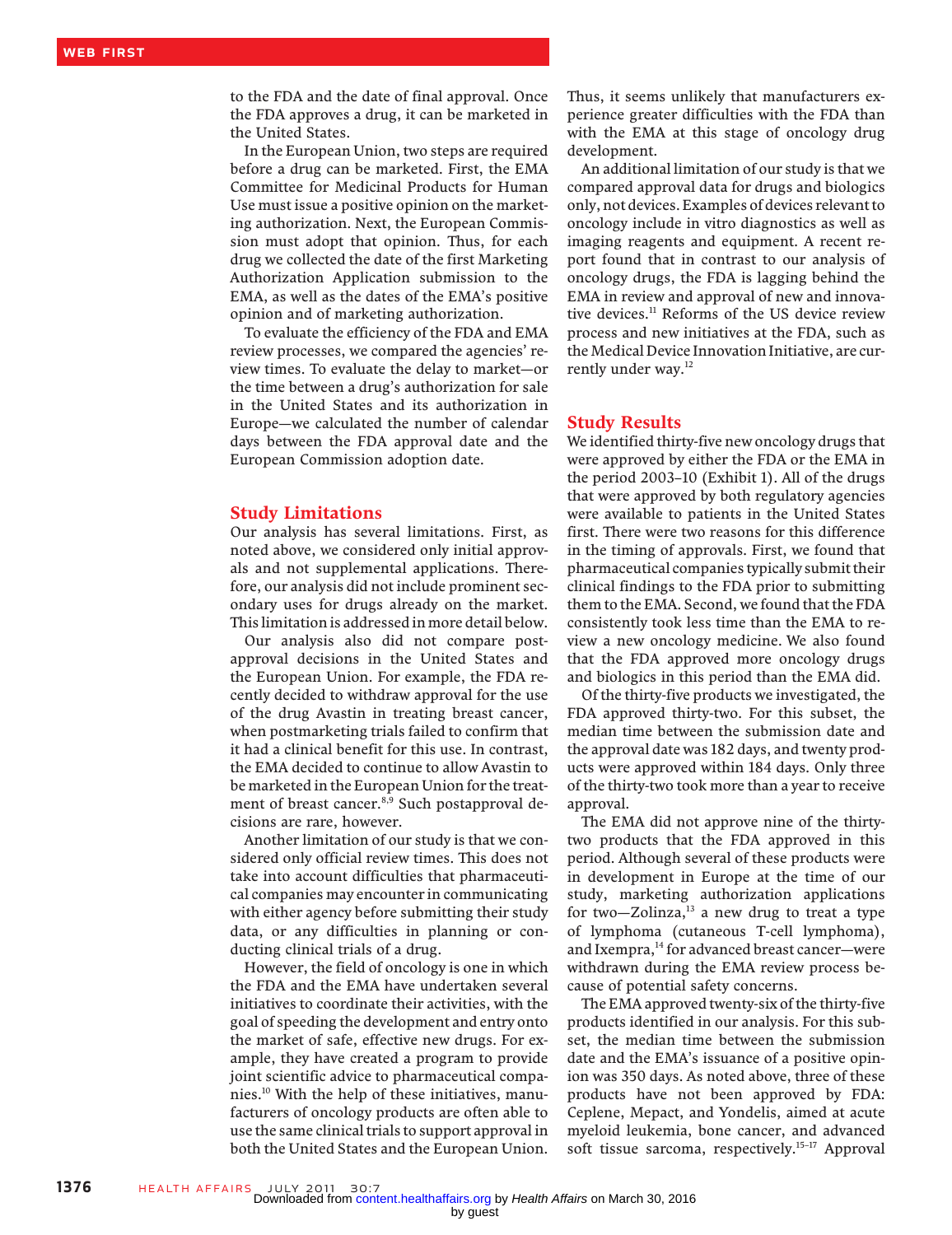#### New Oncology Drugs Approved By The FDA Or The EMA, 2003–<sup>10</sup>

|                                       |                                                                     | <b>Submission date</b>                 |                                                                  | Days between<br>submission date<br>and approval date |                                        |                                                             |
|---------------------------------------|---------------------------------------------------------------------|----------------------------------------|------------------------------------------------------------------|------------------------------------------------------|----------------------------------------|-------------------------------------------------------------|
| US trade name                         | <b>Active ingredient</b>                                            | <b>FDA</b>                             | <b>EMA</b>                                                       | <b>FDA</b>                                           | <b>EMA</b>                             | Days between US and<br><b>EC</b> authorization<br>to market |
| Bexxar<br>Velcade<br>Erbitux          | Tositumomab<br>Bortezomib<br>Cetuximab                              | 14-Sep-00<br>$21$ -Jan-03<br>14-Aug-03 | $31$ -Jan-03<br>$1$ -Jul-03                                      | 1,016<br>112<br>182                                  | 358<br>267                             | 349<br>138                                                  |
| Alimta                                | Pemetrexed disodium                                                 | 30-Sep-03                              | 29-Jul-03                                                        | 127                                                  | 330                                    | 229                                                         |
| Avastin                               | Bevacizumab                                                         | 30-Sep-03                              | 4-Dec-03                                                         | 149                                                  | 322                                    | 321                                                         |
| Vidaza                                | Azacitidine                                                         | 29-Dec-03                              | 9-Jan-08                                                         | 142                                                  | 288                                    | 1,673                                                       |
| Clolar                                | Clofarabine                                                         | 30-Mar-04                              | 27-Jul-04                                                        | 273                                                  | 579                                    | 517                                                         |
| Kepivance                             | Palifermin                                                          | 15-Jun-04                              | $2$ -Jul-04                                                      | 183                                                  | 390                                    | 314                                                         |
| Tarceva                               | Erlotinib hydrochloride                                             | 30-Jul-04                              | 26-Aug-04                                                        | 111                                                  | 301                                    | 305                                                         |
| Revlimid                              | Lenalidomide                                                        | 7-Apr-05                               | 28-Feb-06                                                        | 264                                                  | 387                                    | 534                                                         |
| Arranon                               | Nelarabine                                                          | 29-Apr-05                              | 26-May-06                                                        | 182                                                  | 391                                    | 663                                                         |
| Nexavar                               | Sorafenib tosylate                                                  | $8$ -Jul-05                            | 7-Sep-05                                                         | 165                                                  | 232                                    | 211                                                         |
| Sutent                                | Sunitinib malate                                                    | 11-Aug-05                              | 30-Aug-05                                                        | 168                                                  | 240                                    | 174                                                         |
| Dacogen                               | Decitabine                                                          | 15-Nov-05                              | $\qquad \qquad -$                                                | 168                                                  |                                        |                                                             |
| Sprycel                               | Dasatinib                                                           | 28-Dec-05                              | 12-Jan-06                                                        | 182                                                  | 252                                    | 145                                                         |
| Vectibix                              | Panitumumab                                                         | 29-Mar-06                              | 28-Apr-06                                                        | 182                                                  | 510                                    | 432                                                         |
| Zolinza                               | Vorinostat                                                          | 7-Apr-06                               | 29-Oct-07                                                        | 182                                                  |                                        | $\overbrace{\phantom{12322111}}$                            |
| Tykerb                                | Lapatinib ditosylate                                                | 13-Sep-06                              | 4-Oct-06                                                         | 181                                                  | 568                                    | 455                                                         |
| Tasigna<br><b>Torisel</b><br>Provenge | Nilotinib hydrochloride monohydrate<br>Temsirolimus<br>Sipuleucel-T | 29-Sep-06<br>$5-0ct-06$<br>13-Nov-06   | 5-Oct-06<br>5-Oct-06                                             | 395<br>237<br>1,263                                  | 350<br>350<br>$\overline{\phantom{0}}$ | 21<br>173                                                   |
| Ixempra kit                           | Ixabepilone                                                         | 16-Apr-07                              | 5-Oct-07                                                         | 183                                                  |                                        |                                                             |
| Treanda                               | Bendamustine hydrochloride                                          | 20-Sep-07                              | 22-Nov-09                                                        | 182                                                  | 116                                    | 728                                                         |
| Firmagon                              | Degarelix acetate                                                   | 28-Feb-08                              | 27-Feb-08                                                        | 300                                                  | 295                                    | 55                                                          |
| Mozobil                               | Plerixafor                                                          | 16-Jun-08                              | 5-Jun-08                                                         | 182                                                  | 358                                    | 228                                                         |
| Afinitor                              | Everolimus                                                          | 30-Jun-08                              | $1$ -Jul-08                                                      | 273                                                  | 332                                    | 126                                                         |
| Votrient                              | Pazopanib hydrochloride                                             | 19-Dec-08                              | 27-Feb-09                                                        | 304                                                  | 356                                    | 238                                                         |
| <b>Istodax</b><br>Arzerra<br>Folotyn  | Romidepsin<br>Ofatumumab<br>Pralatrexate                            | 12-Jan-09<br>30-Jan-09<br>24-Mar-09    | 5-Feb-09                                                         | 297<br>269<br>184                                    | 349<br>$\overbrace{\phantom{123321}}$  | 175<br>$\qquad \qquad$                                      |
| Halaven<br>Jevtana kit<br>Ceplene     | Eribulin mesylate<br>Cabazitaxel<br>Histamine dihydrochloride       | 30-Mar-10<br>31-Mar-10                 | $\overline{\phantom{m}}$<br>$\overline{\phantom{0}}$<br>6-Oct-06 | 230<br>78                                            | 656                                    |                                                             |
| Mepact                                | Mifamurtide sodium                                                  |                                        | 3-Nov-06                                                         |                                                      | 776                                    |                                                             |
| Yondelis                              | Trabectedin                                                         |                                        | 27-Jul-06                                                        | $\overline{\phantom{0}}$                             | 357                                    | $\overline{\phantom{0}}$                                    |

source Authors' analysis of data from online Food and Drug Administration (FDA, http://www.fda.gov) and European Medicines Agency (EMA, http://www.ema.europa.eu) databases. NoTES Drugs are listed in chronological order according to when they were submitted to the FDA. The three that have not been approved by the FDA are listed at the end, because their FDA submission dates are not publicly available. EC is European Commission.

of Ceplene in the European Union was granted only after a secondary review cycle under exceptional circumstances.18 For both Mepact and Yondelis, the FDA decided against approval after advisory committees voted that these drugs had not demonstrated benefits that would outweigh their probable risks.

Exhibit 2 shows the review times for the twenty-three new oncology drugs that have been approved by both agencies since 2003. Of these, the EMA had a faster review process for only three: Treanda, Tasigna, and Firmagon, which

target chronic lymphocytic leukemia, chronic myelogenous leukemia, and prostate cancer, respectively.<sup>19-21</sup> In the case of Treanda, however, the product was approved in the United States before it was submitted to the EMA. Furthermore, because of the delay between positive EMA opinions and the European Commission's adoptions of those opinion, Tasigna and Firmagon were still on the market in the United States before they were in Europe. Therefore, all twenty-three of the products approved by both agencies were available to US patients before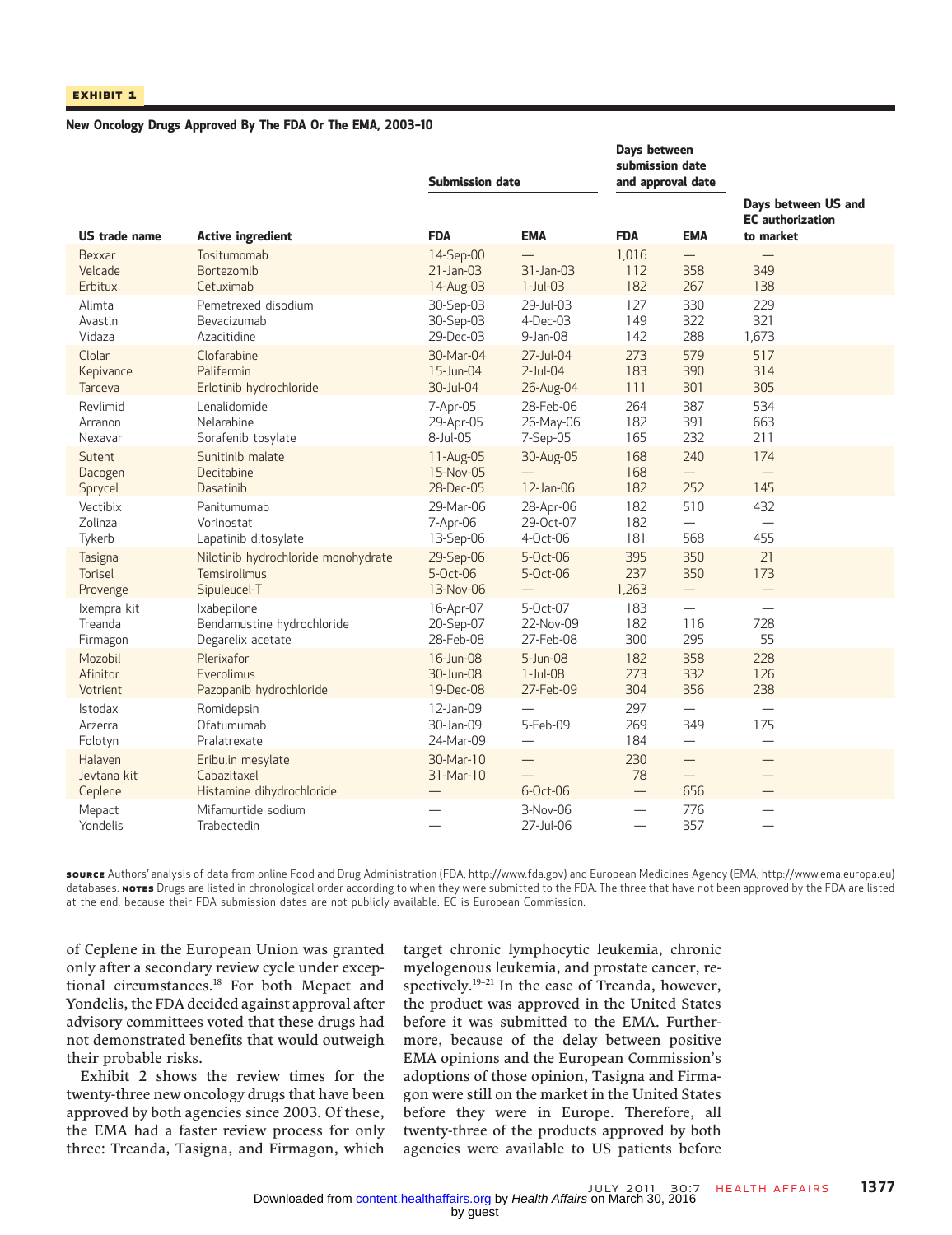#### WEB FIRST

#### Exhibit 2



Review Times Of New Oncology Drugs Approved By The FDA And The EMA, 2003–<sup>10</sup>

SOURCE Authors' analysis of data from online Food and Drug Administration (FDA, http://www.fda .gov) and European Medicines Agency (EMA, http://www.ema.europa.eu) databases.

#### European patients.

Using an unpaired t-test, we determined that this delay in time to market was statistically significant. The median delay was 238 days, and the mean delay was 138 days (95% confidence interval: 89, 187) in favor of the FDA.

#### Discussion

Cancer is arguably the most feared disease, or set of diseases, facing humanity. The symptoms of cancer can be severe and debilitating, and a cancer diagnosis is often perceived as a death sentence. Although there are some risk factors that predispose people for particular cancers, cancer can strike anyone at any time. Given that the lifetime risk of developing cancer is 30– 50 percent, even those without cancer probably have close friends or relatives who have battled or succumbed to the disease.

Many cancers can be cured surgically, and some can be cured with radiation and chemotherapy. However, there is no curative therapy for most metastatic cancers—that is, a cancer that starts in one part of the body and spreads

to another—and often not even a therapy that extends the patient's life. This unmet medical need has made cancer a focus of the public's evaluation of the process and regulation of drug development. The media frequently use images of dying cancer patients desperately waiting for FDA-approved therapies to invoke public ire at the time-consuming nature of this process, and particularly how long the FDA review takes.

Contrary to repeated public assertions, we found that new oncology medicines are consistently available in the United States before they are in Europe, and they are more likely to be approved by the FDA than by the EMA. Moreover, the median time for approval in the United States was just six months.

Initial And Supplementary Approvals Our analysis was specifically limited to initial approvals of drugs. However, supplemental approvals for secondary uses constitute a sizable proportion of oncology drug approvals and are a major route of advancing cancer care.

Although an analysis of supplementary approvals of oncology medicines in Europe and the United States could reveal a trend that differs from what we found with initial approvals, the availability of new anticancer drugs—and hence, initial approvals—are of primary concern. After all, once drugs gain initial approval, they can also be used for off-label indications, as is commonly the case in oncology. The practice of offlabel drug use can include using a drug to treat a clinical condition or patient population other than the one for which the drug was approved. The National Comprehensive Cancer Network, an alliance of twenty-one leading cancer centers in the United States, estimated in 2004 that 50– 75 percent of all prescriptions for cancer therapies were off-label.<sup>22</sup>

Because it is not feasible to test every new drug against multiple cancers, particularly rare tumors, Medicare is required to cover off-label cancer therapies that are recommended in approved drug compendiums.<sup>23</sup> Therefore, although the rate at which critical new uses are added to labeling is important and will be a focus of future study, the initial approval of new drugs and biologics in the field of oncology serves as a critical market entry point.

Expedited Reviews The FDA is often accused of being slow to approve oncology drugs. However, critics have not provided specifics, and our study plainly shows that such assertions are unwarranted. The rapid approval of oncology drugs is not accidental, nor is it surprising. The FDA has long sought to conduct more rapid reviews of drugs with greater therapeutic potential, particularly anticancer drugs.<sup>24</sup>

Oncology drug development is distinctive in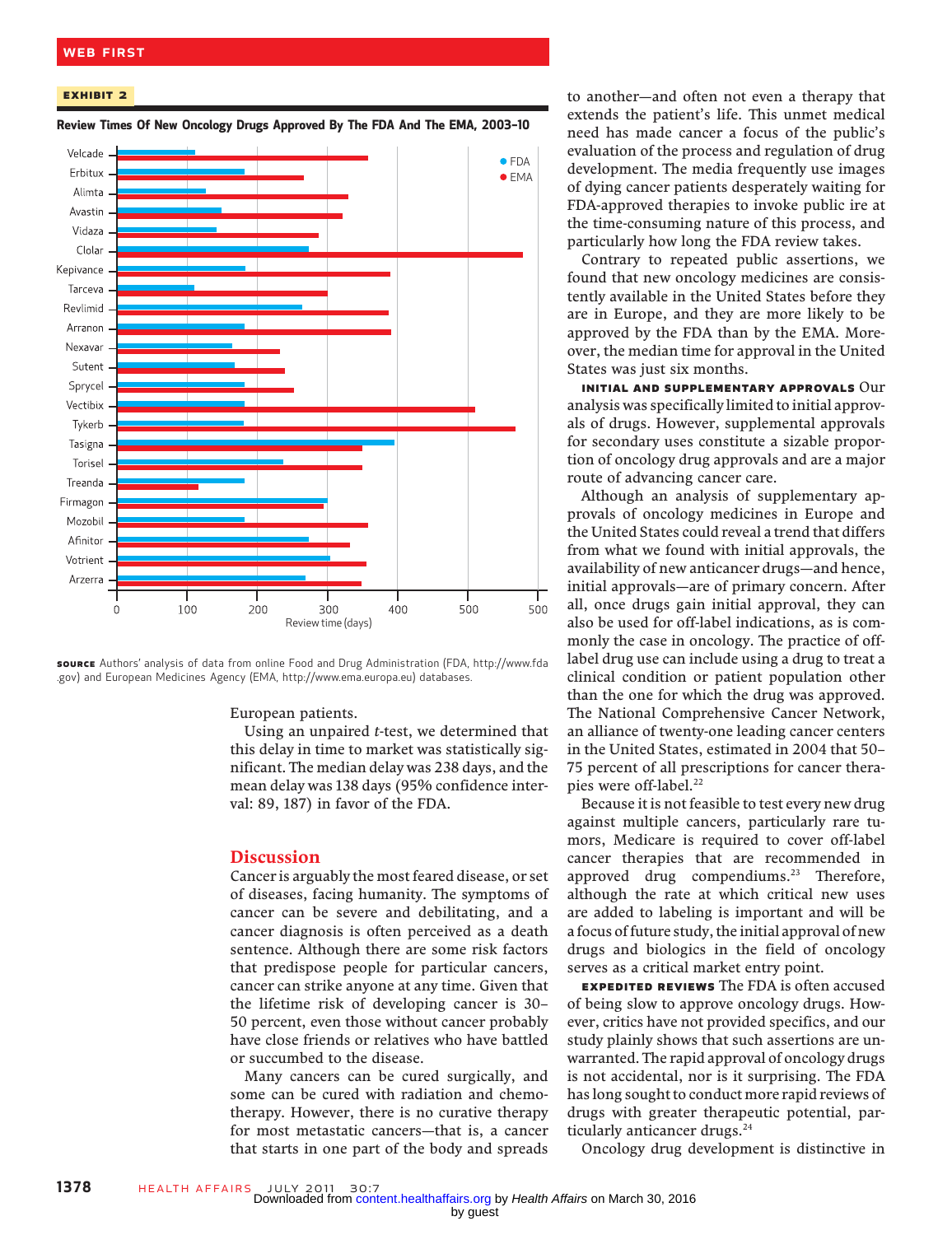### The rapid approval of oncology drugs is not accidental, nor is it surprising.

that anticancer drugs and biologics are much more likely than drugs in other therapeutic areas to be given priority review ratings or to take advantage of accelerated review mechanisms. For example, Joseph DiMasi and Henry Grabowski found that in the period 1990–2005, 71 percent of oncology drugs received a priority review designation, and 47 percent received accelerated approval, compared to 40 percent and 13 percent, respectively, for all other drug classes.<sup>26</sup> A priority review designation is intended for drugs that are expected to offer major advances in treatment or to provide a treatment for a condition that has no adequate therapy. This designation reduces the expected FDA review time for a drug: The goal for completing a priority review is only six months, as opposed to the ten-month goal for a standard review. Accelerated approval allows the FDA to approve a drug based not on clinical benefits but on surrogate endpoints considered likely to predict those benefits—for example, tumor shrinkage may be considered likely to predict longer survival.

The hope is that these advantages will offset the inherent difficulties of conducting clinical trials in oncology. One challenge is the slow acquisition of patients for trials, a phenomenon with many contributing factors—such as patients' or physicians' lack of information about trials, patients' fear of receiving placebo or a poor treatment, the rarity of some cancers, and confounding factors that may make a patient ineligible for a trial.<sup>25</sup>

A second challenge is the particularly long times needed to establish a drug's efficacy, in part because of the slow acquisition of patients and also the need to measure survival over a period of years. In making these advantages available, the FDA recognizes the serious unmet medical need that continues to exist in the field of cancer.<sup>26,27</sup> Similar expedited review mechanisms exist in Europe and are frequently used there to designate oncology medicines as a priority.

SPEED VERSUS SAFETY In contrast to those who criticize the FDA for slow drug reviews, others believe that the agency approves applications too quickly, sacrificing safety for speed and quality for quantity.28 Indeed, the balance between speeding treatments to critically ill patients and ensuring that those treatments are safe is a delicate one.

Increased review speed has been associated in some studies with increases in serious adverse drug reactions.29 Other studies have determined that this association disappears when one controls for factors such as the novelty of the mechanism of a new drug and drugs approved with anticipated risks that are expressed in the form of so-called black-box warnings—a warning in the labeling, in which the FDA describes a known serious risk.30 Although such factors are often applicable to anticancer drugs and biologics, the vast majority of anticancer drugs have good track records for safety.<sup>31</sup>

However, agencies such as the FDA and the EMA recognize the efficiency to be gained by harmonizing drug development around the world. Also, national governments appreciate the need for additional investment in postmarketing safety surveillance and health information technology. As a result of these initiatives to improve both safety and efficiency, drug lags between Europe and the United States will probably decrease.

The Prescription Drug User Fee Act Over the past two decades, the pace at which the FDA reviews drugs has improved considerably, and review times have been shortened.32 The changes are in large part due to the Prescription Drug User Fee Act of 1992. The law was intended to address a major backlog in new drug applications at the FDA. It gave the agency authority to collect fees from companies that produce certain drugs and biological products, both when the companies submit an application to have a new product approved, and for each drug that they have on the market. This money is added to the budget that Congress appropriates for the FDA; in exchange, the FDA accepts overall performance goals, which emphasize review timeliness as well as other measures. This set of policy initiatives, as well as the establishment of programs such as accelerated approval, has helped alleviate concerns that potentially life-saving therapies were encountering unnecessary delays in the review process, which prevented patients from taking advantage of them.

Subsequent reauthorizations of the Prescription Drug User Fee Act, which occur every five years, have given the FDA new authorities and increased the user fees to meet other needs of the agency. But it is widely agreed by experts in drug regulatory matters—including staff members of the FDA—that the science of developing new tools, standards, and approaches to assess the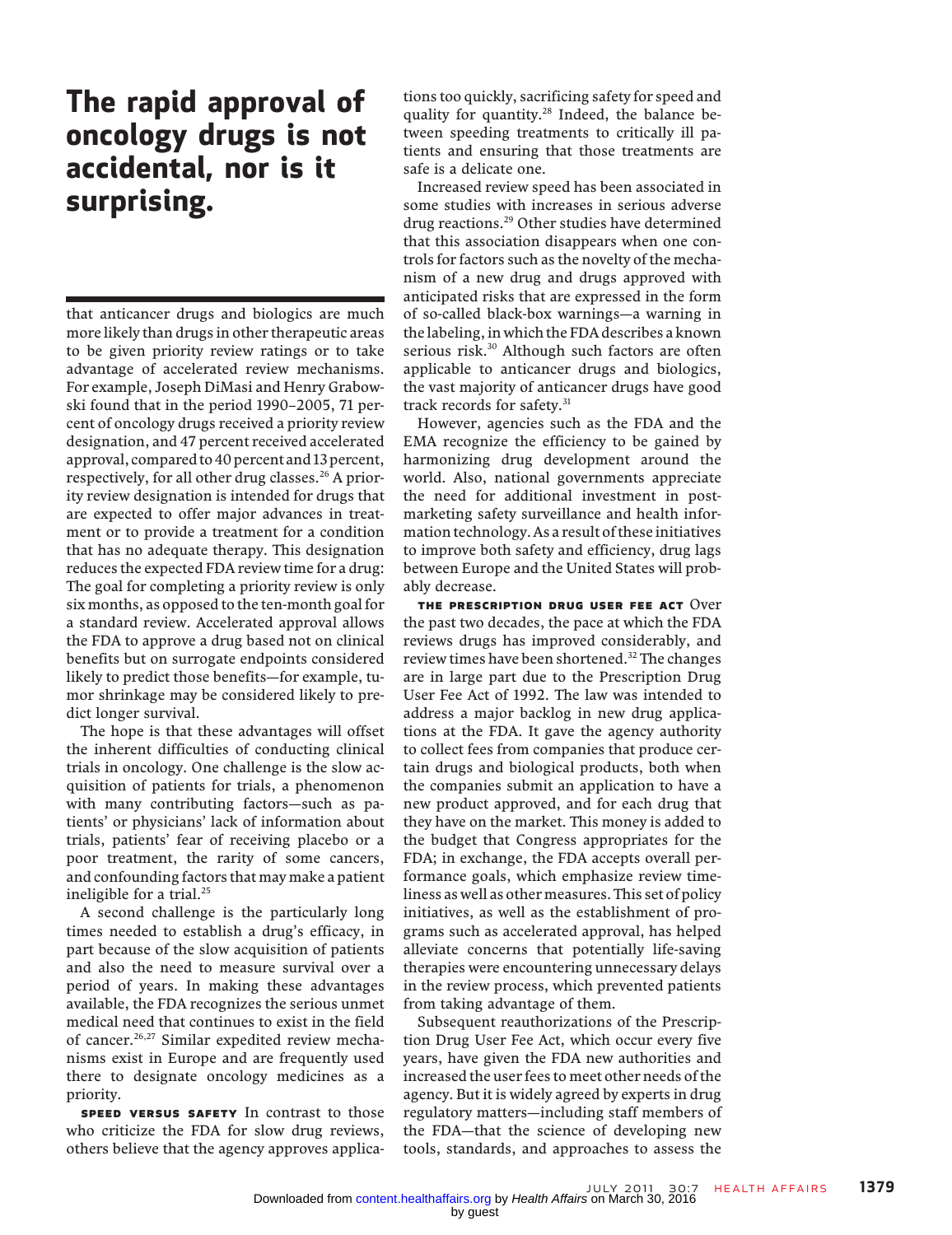safety, efficacy, quality, and performance of FDA-regulated products must advance considerably. For example, as the FDA itself has noted, the vast trove of data stored at the FDA must be transformed into a harmonized format and organized in a common database so that it can be queried by topic and analyzed to address key questions. This, in turn, will require investments in informatics hardware and software and the development of standardized data models for relational databases and scientific computing. With such a common platform in place, scientists could take advantage of existing historical data as well as new data to make better decisions in the context of regulatory review and oversight.

However, user fees are not sufficient to support such regulatory scientific advancement, nor are they an appropriate source of funds for that purpose. Instead, strong public support and additional congressional appropriations are required to move the FDA forward.

As the next reauthorization of the Prescription Drug User Fee Act, scheduled for 2012, draws closer, it is important to examine critically the successes and failures of the current regulatory process. Areas needing improvement must be identified, and appropriate measures devised. Given our findings—that the FDA has approved more new oncology drugs than the EMA has, and that it has approved these drugs more quickly increasing the speed of drug review times might not be as high a priority as achieving other objectives in advancing regulatory science.

#### Conclusion

Although our results are applicable only to oncology medicines, they are consistent with FDA Commissioner Margaret Hamburg's comment in a letter to the editor of the Washington Post that the FDA's review times of all new drugs are typically shorter than those of the EMA.<sup>33</sup> Our results are also consistent with other studies that indicate that the lack of new oncology medicines is due not to slow review processes, but rather to difficulties in carrying out clinical trials in the field of oncology.

Science at all levels must continue to advance for the good of patients.

Innovative trial designs and development pathways are needed to translate advances in basic science into effective therapeutic options. One example would be permitting adaptive clinical trials—which would allow modifications to be made to an ongoing clinical trial, such as redirecting patients to different trial arms based on accumulating results and therefore increasing the chance of response.

Another example would be creating a regulatory pathway that would allow for simultaneous development of drugs and diagnostics. Such a combined pathway could allow for simultaneous regulatory approval of a diagnostic test to ascertain that a patient had a particular type of cancer with a specific genetic profile, and of a new drug expressly targeted for that type of cancer. These types of drugs and diagnostics already exist, and there could be hundreds if not thousands more of them in the future.

Contrary to the assertions of many critics, then, this article makes clear that the FDA should be congratulated for its swift review of new oncology medicines. However, science at all levels—basic science in the lab and regulatory science at the FDA—must continue to advance for the good of patients. As a result, continued financial support, in the form of user fees and increased appropriations, will be crucial for the agency to keep pace with current scientific discovery—and to maintain and enhance the agency's critical role of bringing new medicines from the stages of discovery into the clinic and ultimately improving the lives of patients.  $\blacksquare$ 

[Published online June 16, 2011.]